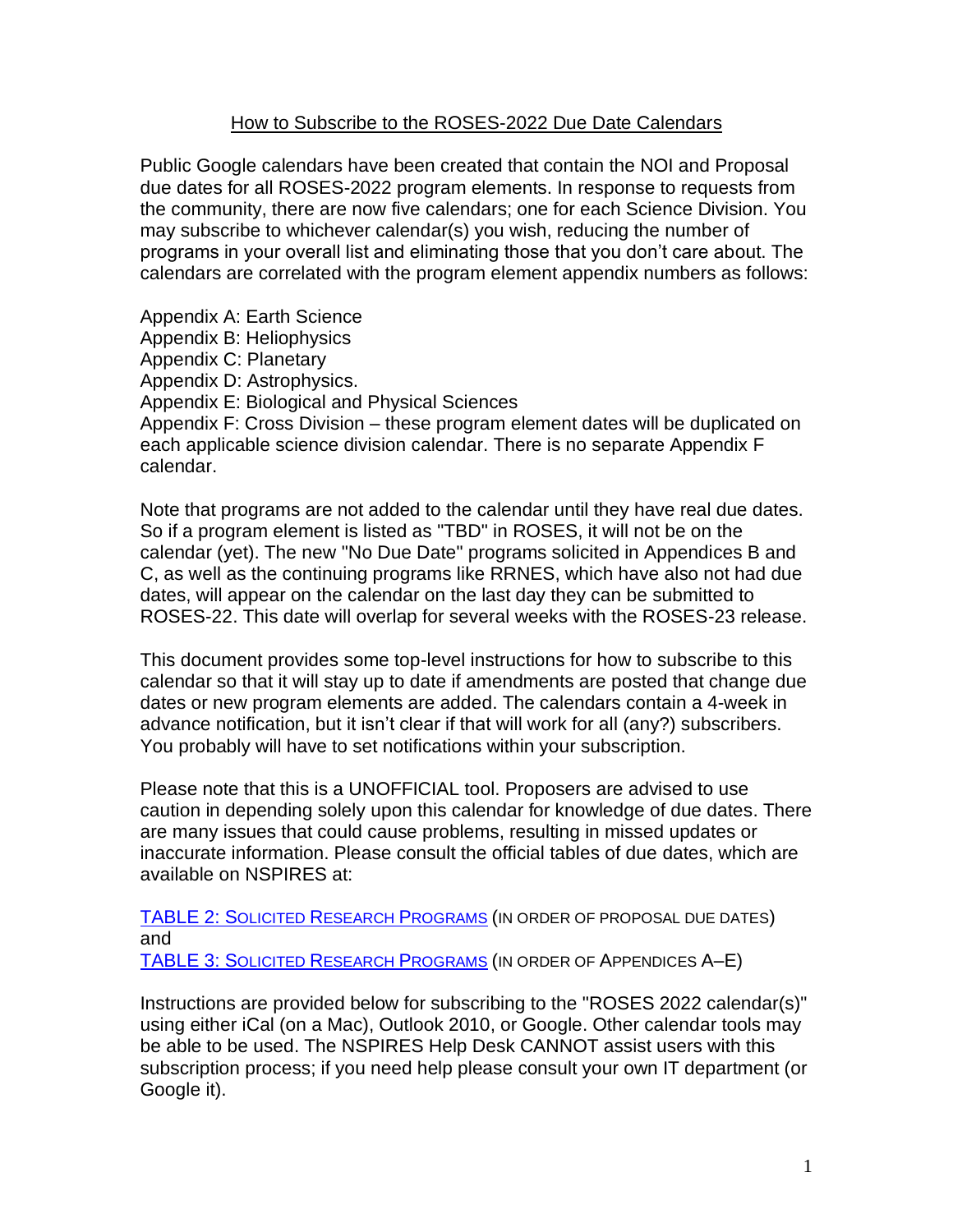Please send comments, problems, and suggestions to [sara@nasa.gov.](mailto:sara@nasa.gov) The decision to continue using such a tool will be made in large part based on user feedback.

The calendar link that you will need to subscribe by either method is below.

**Warning:** do not simply click on the link(s)!! For some users, just clicking will simply create a static snap shot of the calendar as it exists when you clicked, but you will not be subscribed and it will not update:

## **ICS Calendar Subscription links:**

Appendix A Earth Science: [https://calendar.google.com/calendar/ical/cinumut96hqpqgo3n82cpio978%40gro](https://calendar.google.com/calendar/ical/cinumut96hqpqgo3n82cpio978%40group.calendar.google.com/public/basic.ics) [up.calendar.google.com/public/basic.ics](https://calendar.google.com/calendar/ical/cinumut96hqpqgo3n82cpio978%40group.calendar.google.com/public/basic.ics)

Appendix B: Heliophysics:

[https://calendar.google.com/calendar/ical/rlb2vptr2oof1dca0igm6ofuoo%40group.](https://calendar.google.com/calendar/ical/rlb2vptr2oof1dca0igm6ofuoo%40group.calendar.google.com/public/basic.ics) [calendar.google.com/public/basic.ics](https://calendar.google.com/calendar/ical/rlb2vptr2oof1dca0igm6ofuoo%40group.calendar.google.com/public/basic.ics)

Appendix C: Planetary:

[https://calendar.google.com/calendar/ical/vfl2ga3bp8vq599f423ss91jtc%40group.](https://calendar.google.com/calendar/ical/vfl2ga3bp8vq599f423ss91jtc%40group.calendar.google.com/public/basic.ics) [calendar.google.com/public/basic.ics](https://calendar.google.com/calendar/ical/vfl2ga3bp8vq599f423ss91jtc%40group.calendar.google.com/public/basic.ics)

Appendix D: Astrophysics

[https://calendar.google.com/calendar/ical/b847ragojjicvb29uca3h4e2fo%40group](https://calendar.google.com/calendar/ical/b847ragojjicvb29uca3h4e2fo%40group.calendar.google.com/public/basic.ics) [.calendar.google.com/public/basic.ics](https://calendar.google.com/calendar/ical/b847ragojjicvb29uca3h4e2fo%40group.calendar.google.com/public/basic.ics)

Appendix E: Biological and Physical Science

[https://calendar.google.com/calendar/ical/mmepvkn2ceunlhe6qcqt0g5k40%40gr](https://calendar.google.com/calendar/ical/mmepvkn2ceunlhe6qcqt0g5k40%40group.calendar.google.com/public/basic.ics) [oup.calendar.google.com/public/basic.ics](https://calendar.google.com/calendar/ical/mmepvkn2ceunlhe6qcqt0g5k40%40group.calendar.google.com/public/basic.ics)

If you prefer to simply view the calendar in a browser, you can use the URL(s) below. If you bookmark the page, it will be updated with any changes the next time you visit it.

**URLs for browser view of calendars**

Appendix A Earth Science:

[https://calendar.google.com/calendar/embed?src=cinumut96hqpqgo3n82cpio978](https://calendar.google.com/calendar/embed?src=cinumut96hqpqgo3n82cpio978%40group.calendar.google.com&ctz=America%2FNew_York) [%40group.calendar.google.com&ctz=America%2FNew\\_York](https://calendar.google.com/calendar/embed?src=cinumut96hqpqgo3n82cpio978%40group.calendar.google.com&ctz=America%2FNew_York)

Appendix B: Heliophysics:

[https://calendar.google.com/calendar/embed?src=rlb2vptr2oof1dca0igm6ofuoo%](https://calendar.google.com/calendar/embed?src=rlb2vptr2oof1dca0igm6ofuoo%40group.calendar.google.com&ctz=America%2FNew_York) [40group.calendar.google.com&ctz=America%2FNew\\_York](https://calendar.google.com/calendar/embed?src=rlb2vptr2oof1dca0igm6ofuoo%40group.calendar.google.com&ctz=America%2FNew_York)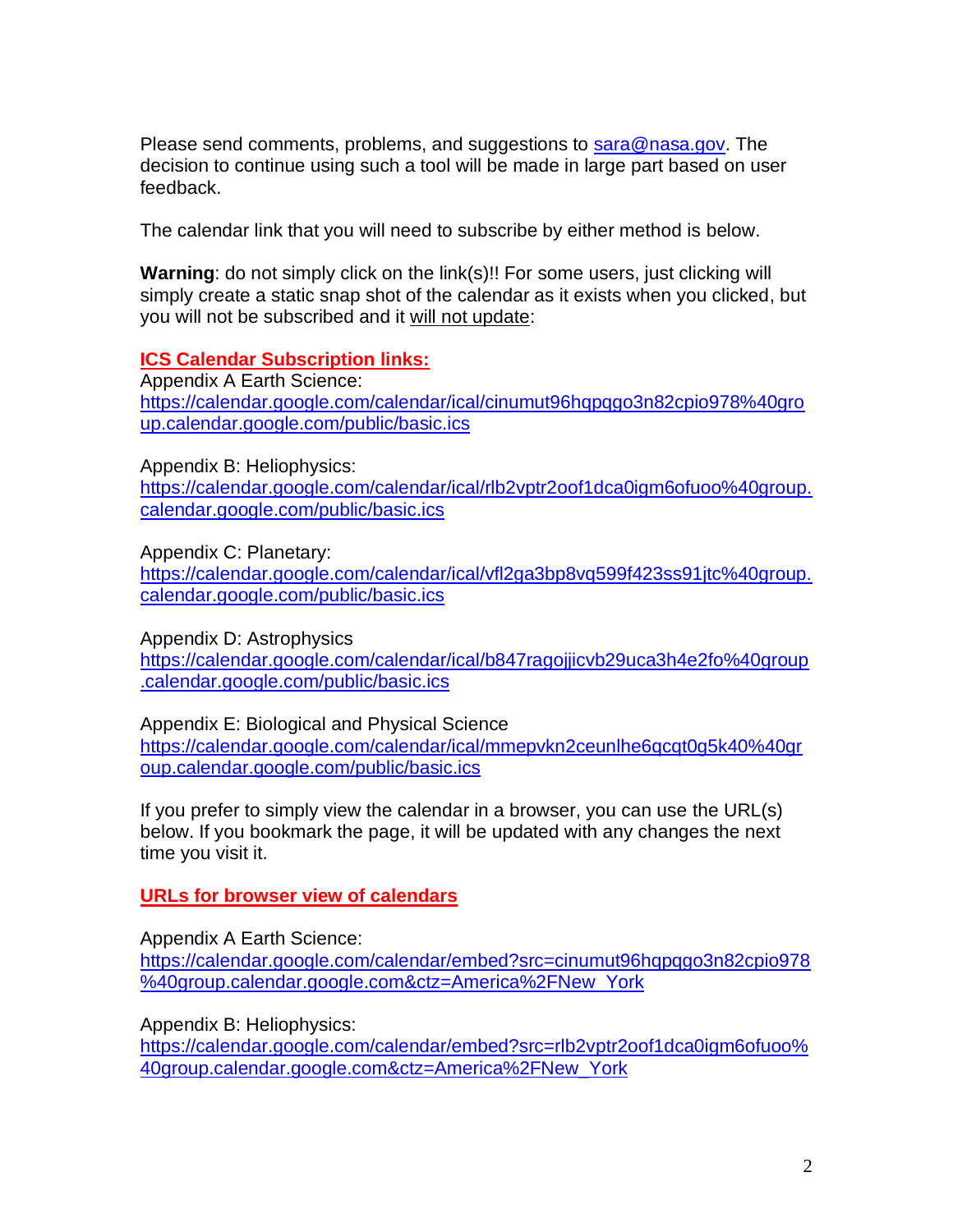Appendix C: Planetary:

[https://calendar.google.com/calendar/embed?src=vfl2ga3bp8vq599f423ss91jtc%](https://calendar.google.com/calendar/embed?src=vfl2ga3bp8vq599f423ss91jtc%40group.calendar.google.com&ctz=America%2FNew_York) [40group.calendar.google.com&ctz=America%2FNew\\_York](https://calendar.google.com/calendar/embed?src=vfl2ga3bp8vq599f423ss91jtc%40group.calendar.google.com&ctz=America%2FNew_York)

Appendix D: Astrophysics

[https://calendar.google.com/calendar/embed?src=b847ragojjicvb29uca3h4e2fo%](https://calendar.google.com/calendar/embed?src=b847ragojjicvb29uca3h4e2fo%40group.calendar.google.com&ctz=America%2FNew_York) [40group.calendar.google.com&ctz=America%2FNew\\_York](https://calendar.google.com/calendar/embed?src=b847ragojjicvb29uca3h4e2fo%40group.calendar.google.com&ctz=America%2FNew_York)

Appendix E: Biological and Physical Science

[https://calendar.google.com/calendar/embed?src=mmepvkn2ceunlhe6qcqt0g5k4](https://calendar.google.com/calendar/embed?src=mmepvkn2ceunlhe6qcqt0g5k40%40group.calendar.google.com&ctz=America%2FNew_York) [0%40group.calendar.google.com&ctz=America%2FNew\\_York](https://calendar.google.com/calendar/embed?src=mmepvkn2ceunlhe6qcqt0g5k40%40group.calendar.google.com&ctz=America%2FNew_York)

# **How to Subscribe via iCal. (see below for Outlook and Google)**

Open iCal and select the file menu, New Calendar Subscription:

| 000                                                                                    | New Event<br><b>New Calendar</b>                       | <b>第N</b>                     | Calendar |              |       |                  |       |     |
|----------------------------------------------------------------------------------------|--------------------------------------------------------|-------------------------------|----------|--------------|-------|------------------|-------|-----|
| <b>Calendars</b><br>÷                                                                  | New Calendar Group<br><b>New Calendar Subscription</b> | $0$ $%$ $N$<br><b>75 32 7</b> | Week     | <b>Month</b> | Year  |                  |       |     |
| On My Mac<br>$\blacksquare$ Home<br><b>Nasaprs</b><br>Calendar<br><b>Subscriptions</b> | Import<br>Export                                       | ►<br>ь                        |          |              |       |                  |       | Tod |
|                                                                                        | Close                                                  | <b>第W</b>                     | Tue 3    |              | Wed 4 | Thu <sub>5</sub> | Fri 6 |     |
|                                                                                        | Print                                                  | $\mathcal{L}$                 |          |              |       |                  |       |     |

Enter the URL provided above (that ends in .ics) into the pop-up window:

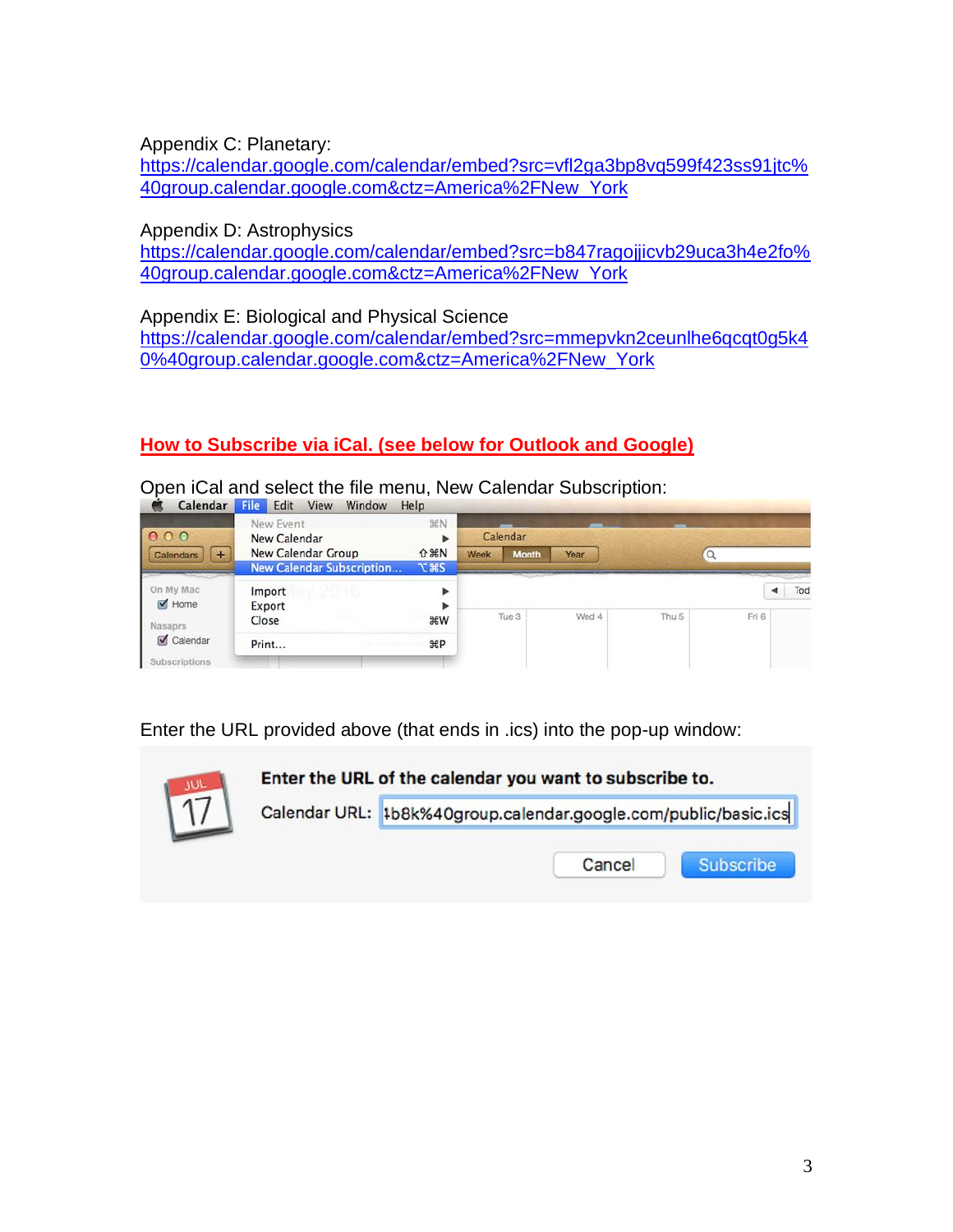Then you can personalize it somewhat (screen shot from a previous year):

| wи |                | "ROSES 2017 Calendar of Due Dates" Info                                            |        |    |  |  |  |  |  |
|----|----------------|------------------------------------------------------------------------------------|--------|----|--|--|--|--|--|
|    | Name:          | ROSES 2017 Calendar of Due Dates<br>https://calendar.google.com/calendar/ical/kgv1 |        |    |  |  |  |  |  |
|    | Subscribed to: |                                                                                    |        |    |  |  |  |  |  |
|    | Location:      | On My Mac                                                                          | ٥      |    |  |  |  |  |  |
|    | Remove:        | Alerts<br><b>Attachments</b>                                                       |        |    |  |  |  |  |  |
|    |                | Last updated: December 29, 1 at 7:03:58 PM GMT-4:56:02                             |        |    |  |  |  |  |  |
|    | Auto-refresh:  | Every day                                                                          | ٥      |    |  |  |  |  |  |
|    |                | Ignore alerts                                                                      |        |    |  |  |  |  |  |
|    |                |                                                                                    | Cancel | OK |  |  |  |  |  |

You could change the name, change the color, and importantly you can change how often it auto-refreshes.

Click OK and voila! You have the ROSES due dates in your calendar. On the screen shot below, ROSES 2017 was a pinkish color and ROSES 2018 (a test event only) was blue.

| On My Mac<br>Home                                                                                                                                                                                                                     | January 2018 |       |                         |                                   |                                           |                                                                 | Today<br>$\langle$<br>$\rightarrow$ |
|---------------------------------------------------------------------------------------------------------------------------------------------------------------------------------------------------------------------------------------|--------------|-------|-------------------------|-----------------------------------|-------------------------------------------|-----------------------------------------------------------------|-------------------------------------|
| Exchange                                                                                                                                                                                                                              | Sun          | Mon   | Tue                     | Wed                               | Thu                                       | Fri                                                             | Sat                                 |
| Calendar<br>Other<br>Found in Apps<br>US Holidays<br>lte.<br>ROSES 2017  \\<br>$\mathbf{z}$<br>ROSES 2016  \\<br>$\sim$                                                                                                               | 31           | Jan 1 | $\overline{\mathbf{c}}$ | 3                                 | 4                                         | 5                                                               | 6                                   |
| ROSES 2018  \\<br>ø<br><b>Birthdays</b>                                                                                                                                                                                               | 7            | 8     | 9                       | 10                                | 11<br>B.8 Magnetosph                      | 12<br>D.13 Comments                                             | 13                                  |
|                                                                                                                                                                                                                                       | 14           | 15    | 16                      | 17                                | 18                                        | 19                                                              | 20                                  |
|                                                                                                                                                                                                                                       |              |       |                         | E.4 Habitable Wo                  | D.3 Nancy Grace<br>C.25 InSight Part      | D.10 NuSTAR Gu<br>B.10 Comments                                 |                                     |
|                                                                                                                                                                                                                                       | 21           | 22    | 23                      | 24                                | 25                                        | 26<br>D.3 Astrophysics<br>D.8 Strategic Ast<br>D.12 Theoretical | 27                                  |
|                                                                                                                                                                                                                                       | 28           | 29    | 30 <sub>o</sub>         | 31                                | Feb 1                                     | $\overline{2}$                                                  | 3                                   |
|                                                                                                                                                                                                                                       |              |       |                         | A.42 Advancing<br>A.34 EVS-3 NOIs | D.15 System-Lev<br><b>TEST EVENT in R</b> | A.49 In-Space V                                                 |                                     |
| January 2018<br>$\rightarrow$<br>×.<br>F<br>S<br>W<br>T<br>6<br>$\overline{2}$<br>3<br>$\overline{a}$<br>5<br>10 11 12 13<br>$_{9}$<br>8<br>16 17 18 19 20<br>14 15<br>21 22 23 24 25 26 27<br>28 29<br>80 31 1 2 3<br>4 5 6 7 8 9 10 | $\Delta$     | 5     | 6<br>B.6 Heliophysics   | 7                                 | 8<br>* C.19 New Front                     | 9                                                               | 10                                  |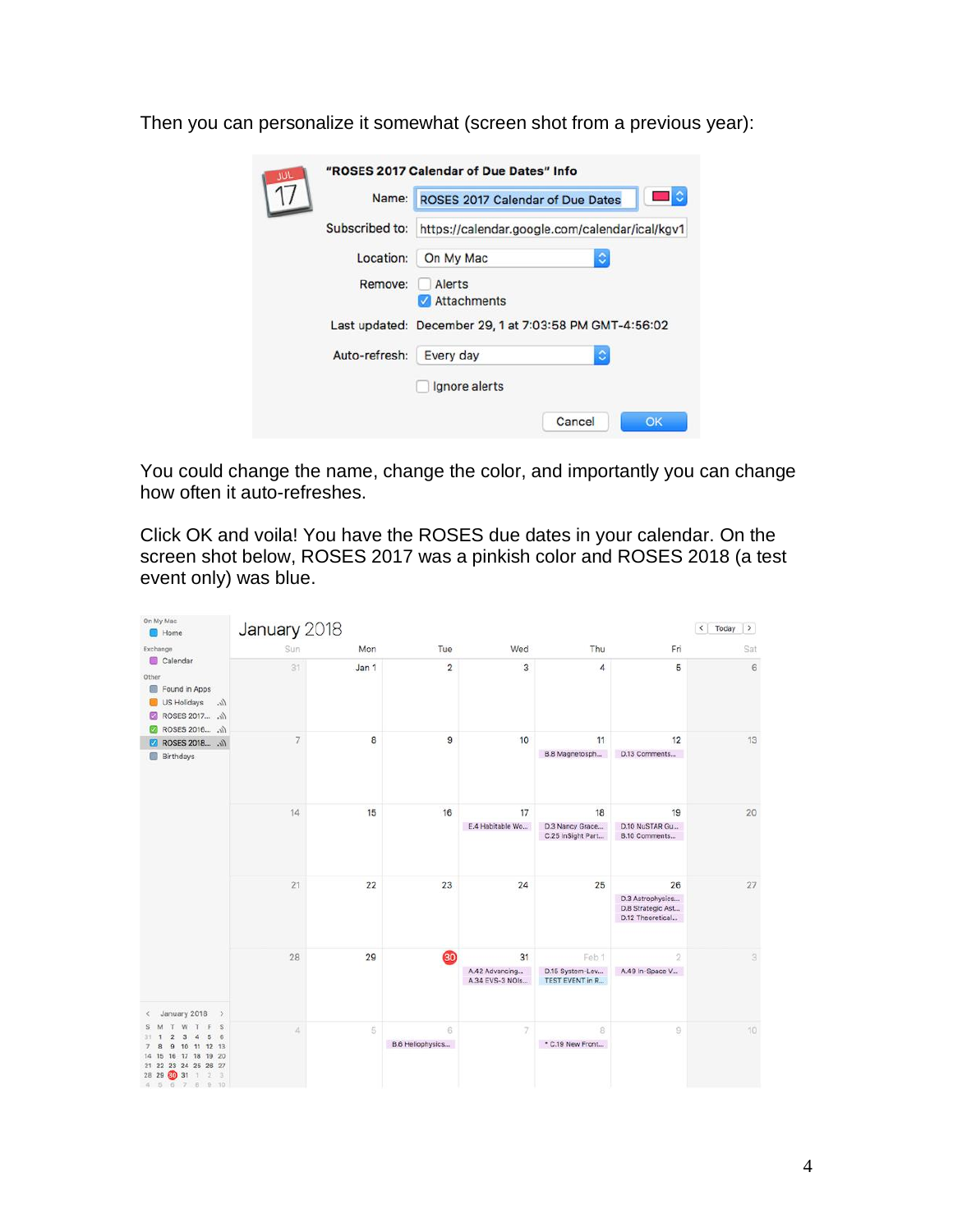# **How to subscribe via Outlook 2010**

#### In the Info area, select Account Settings:



Select the Internet Calendars tab and click "New". Then copy the calendar ICS URL into the pop up box (the one that ends in .ics above) and click "Add".

| <b>Internet Calendar</b> |                                                                                                                     | Size | Last Updated on                                          |                 |
|--------------------------|---------------------------------------------------------------------------------------------------------------------|------|----------------------------------------------------------|-----------------|
|                          | <b>New Internet Calendar Subscription</b>                                                                           |      |                                                          | $\vert x \vert$ |
|                          | Enter the location of the Internet Calendar you want to add to Outlook:                                             |      |                                                          |                 |
|                          |                                                                                                                     |      |                                                          |                 |
|                          |                                                                                                                     |      | Example: webcal://www.example.com/calendars/Calendar.ics |                 |
|                          |                                                                                                                     |      | Add                                                      | Cancel          |
|                          |                                                                                                                     |      |                                                          |                 |
|                          |                                                                                                                     |      |                                                          |                 |
|                          | Subscribed Internet Calendars are checked once during each download interval. This prevents your list from possibly |      |                                                          |                 |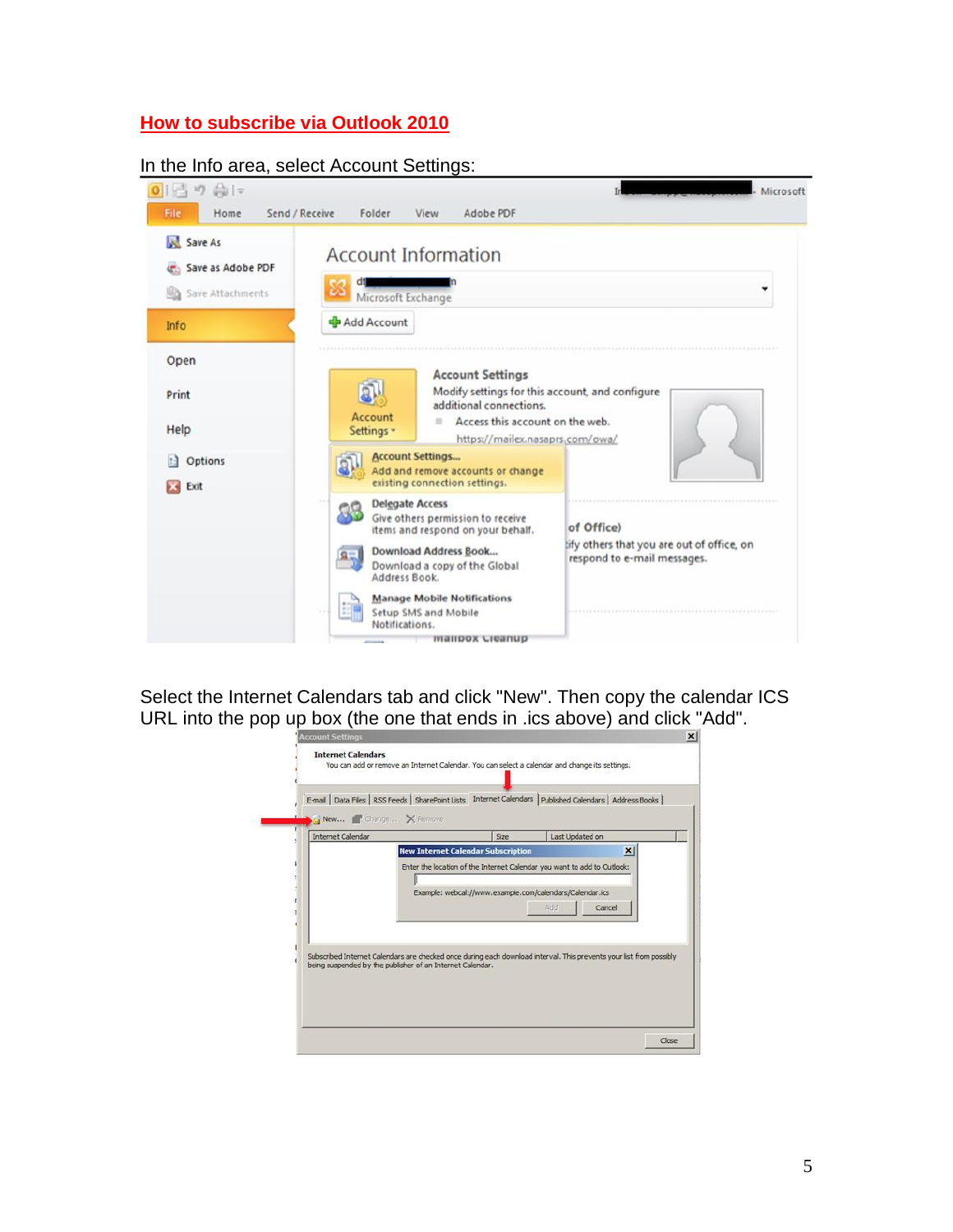## **Instructions for the current NASA O365 implementation of outlook. (Added Late March 2021 Thanks to Jessie Dotson)**

To subscribe to a google calendar using the current NASA O365 implementation of outlook, go to the web interface for Outlook. From there, click "Add calendar" then "subscribe from web". That then provides a spot where you can paste in the url for the calendar to which you want to subscribe. After you subscribe on the web, the calendar will be available on both the web interface and the desktop interface.

**See next page for Google subscription.**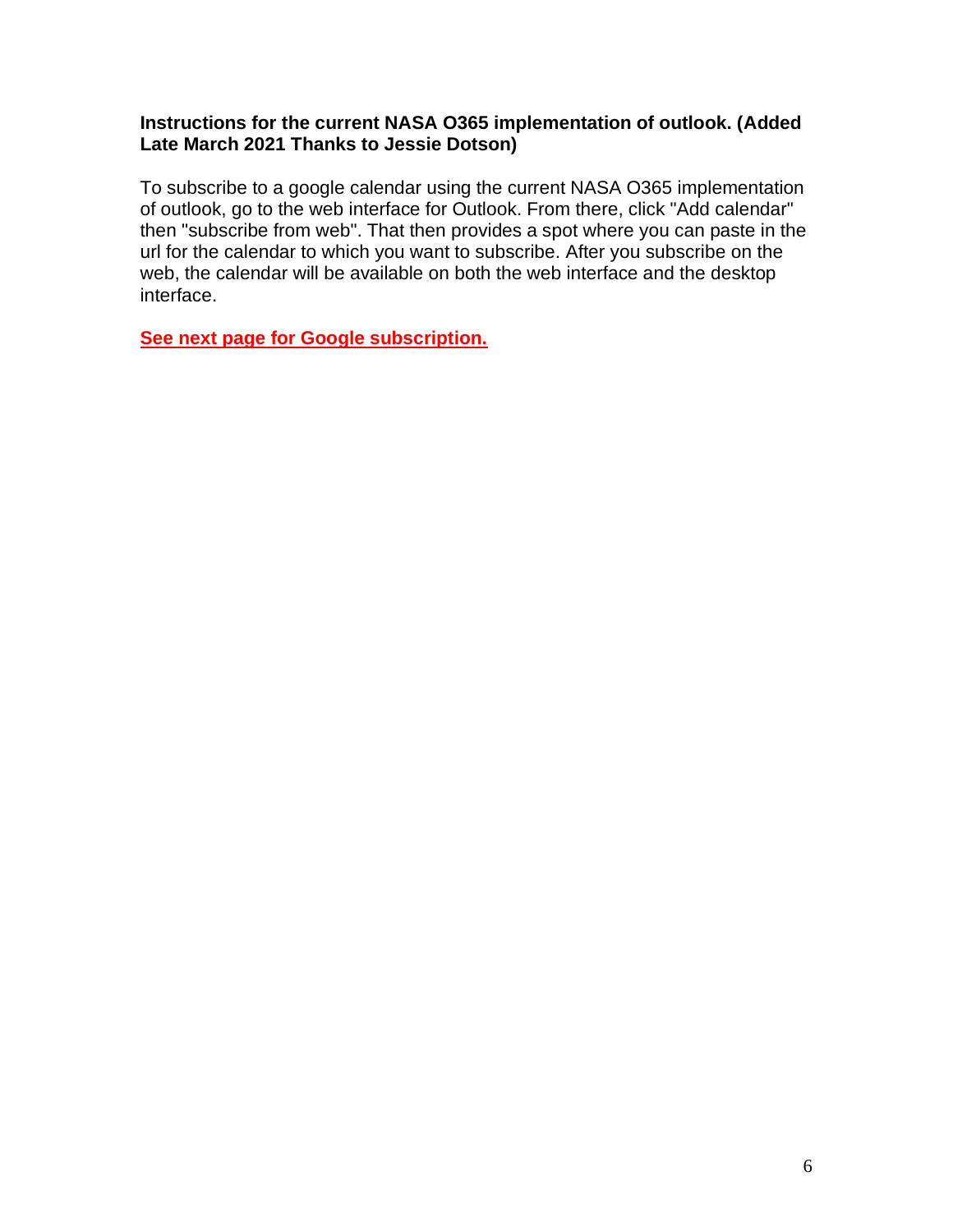# **How to subscribe via Google**

Log into your Google account, click on the small square icon made up of nine small boxes, and choose the calendar icon.

If you can't see this left side menu, click the three bar "Main menu" icon next to the 31.

|                         |               | 31                               |    |    | Calendar                |                           |               | <b>TODAY</b> | $\left\langle \right\rangle$ | $\triangleright$ Nov - Dec 2 |  |
|-------------------------|---------------|----------------------------------|----|----|-------------------------|---------------------------|---------------|--------------|------------------------------|------------------------------|--|
|                         | November 2018 |                                  |    |    | K                       | >                         |               | Sun          |                              | Mon                          |  |
| s                       | M             | T                                | W  | т  | F                       | s                         |               | 25           |                              | 26                           |  |
| 28                      | 29            | 30                               | 31 | 1  | $\overline{\mathbf{2}}$ | 3                         |               |              |                              |                              |  |
| 4                       | 5             | 6                                | 7  | 8  | 9                       | 10                        | <b>GMT-05</b> |              |                              |                              |  |
| 11                      | 12            | 13                               | 14 | 15 | 16                      | 17                        | 10am          |              |                              |                              |  |
| 18                      | 19            | 20                               | 21 | 22 | 23                      | 24                        |               |              |                              |                              |  |
| 25                      | 26            | 27                               | 28 | 29 | 30                      | 1                         | 11am          |              |                              |                              |  |
| $\overline{2}$          | 3             | 4                                | 5  | 6  | 7                       | 8                         | 12pm          |              |                              |                              |  |
|                         |               |                                  |    |    |                         |                           |               |              |                              |                              |  |
|                         |               | Add a friend's calendar          |    |    |                         | $\pm$                     | 1pm           |              |                              |                              |  |
| My calendars            |               |                                  |    |    |                         | ㅅ                         | 2pm           |              |                              |                              |  |
| $\vert \vee \vert$<br>▽ |               | Susan Keddie<br><b>Birthdays</b> |    |    |                         |                           | 3pm           |              |                              |                              |  |
| $\blacktriangledown$    |               | <b>Reminders</b>                 |    |    |                         |                           | 4pm           |              |                              |                              |  |
| ☑<br>П                  |               | ROSES 2016 test calendar         |    |    |                         |                           | 5pm           |              |                              |                              |  |
| Other calendars         |               |                                  |    |    |                         | ^                         | 6pm           |              |                              |                              |  |
| $\checkmark$            |               |                                  |    |    |                         | ROSES 2016 Due Dates test | 7pm           |              |                              |                              |  |
|                         |               | <b>Holidays in United States</b> |    |    |                         |                           | 8pm           |              |                              |                              |  |